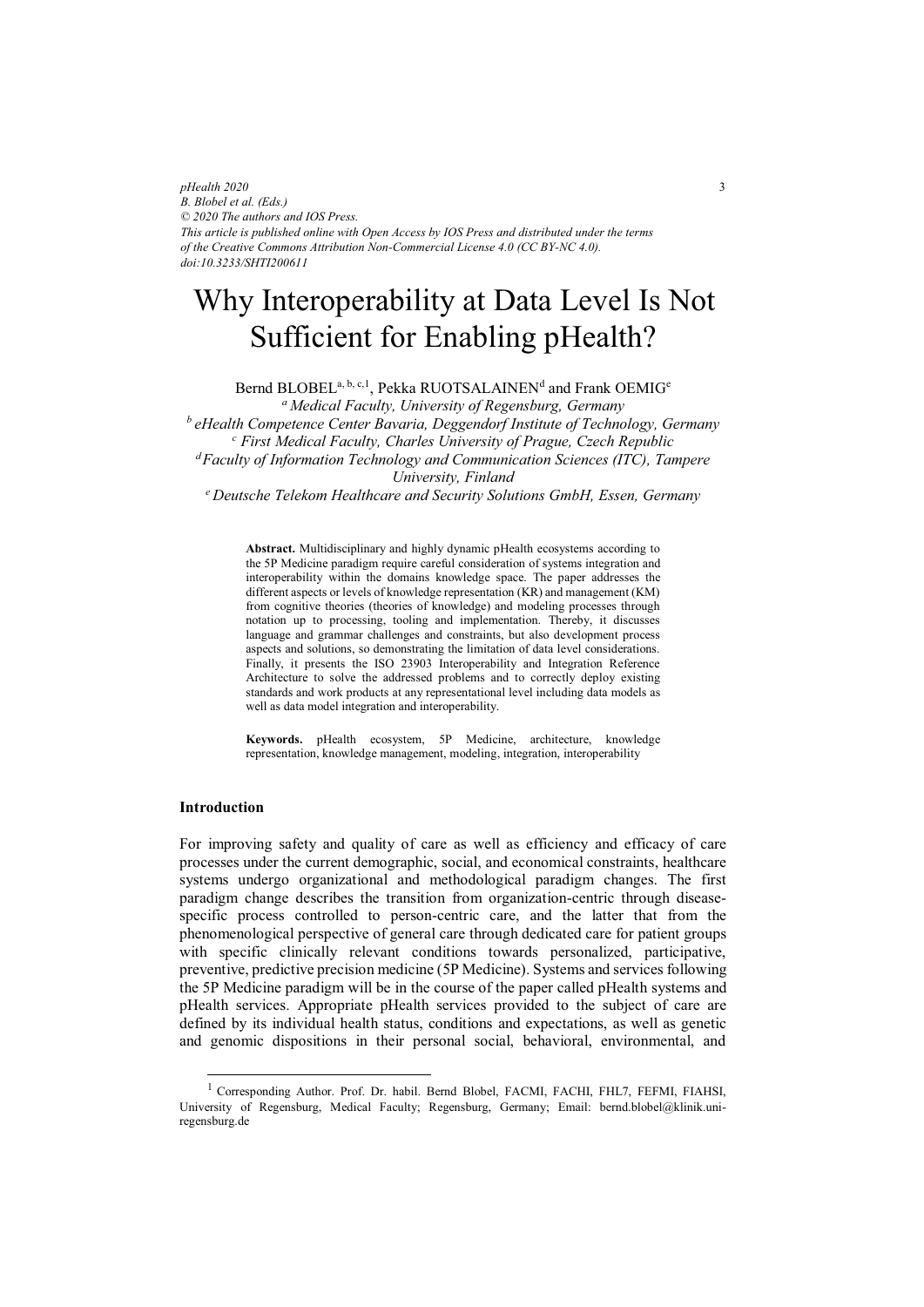occupational context. Table 1 summarizes objectives and characteristics of pHealth and methodologies and technologies for meeting them [1].

| Objective                                                                                                                                                                                                                 | Characteristics                                                                                                                                                                                                                                                                                                                                                                                                                                              | Methodologies/Technologies                                                                                                                                                                                                                                                                                                                                 |
|---------------------------------------------------------------------------------------------------------------------------------------------------------------------------------------------------------------------------|--------------------------------------------------------------------------------------------------------------------------------------------------------------------------------------------------------------------------------------------------------------------------------------------------------------------------------------------------------------------------------------------------------------------------------------------------------------|------------------------------------------------------------------------------------------------------------------------------------------------------------------------------------------------------------------------------------------------------------------------------------------------------------------------------------------------------------|
| Provision of health services<br>everywhere anytime                                                                                                                                                                        | Openness<br>$\bullet$<br>Distribution<br>$\bullet$<br>Mobility<br>$\bullet$<br>Pervasiveness<br>$\bullet$<br>Ubiquity<br>$\bullet$                                                                                                                                                                                                                                                                                                                           | Wearable and implantable<br>$\bullet$<br>sensors and actuators<br>$\bullet$<br>Pervasive sensor, actuator and<br>network connectivity<br>Embedded intelligence<br>$\bullet$<br>Context awareness<br>$\bullet$                                                                                                                                              |
| Individualization of the system<br>according to status, context,<br>needs, expectations, wishes,<br>environments, etc., of the<br>subject of care<br>Integration of different actors<br>from different disciplines/do-    | Flexibility<br>$\bullet$<br>Scalability<br>$\bullet$<br>Cognition<br>$\bullet$<br>Affect and Behavior<br>$\bullet$<br>Autonomy<br>٠<br>Adaptability<br>$\bullet$<br>Self-organization<br>$\bullet$<br>Subject of care<br>$\bullet$<br>involvement<br>Subject of care centration<br>$\bullet$<br>Architectural framework<br>$\bullet$<br>End-user interoperability<br>$\bullet$                                                                               | Personal and environmental<br>$\bullet$<br>data integration and analytics<br>Service integration<br>$\bullet$<br>Context awareness<br>$\bullet$<br>Knowledge integration<br>$\bullet$<br>Process and decision<br>$\bullet$<br>intelligence<br>Presentation layer for all<br>$\bullet$<br>actors<br>Terminology and ontology<br>$\bullet$<br>management and |
| mains (incl. the participation/<br>empowerment of the subject of<br>care), using their own<br>languages, methodologies,<br>terminologies, ontologies,<br>thereby meeting any behavioral<br>aspects, rules and regulations | Management and<br>$\bullet$<br>harmonization of multiple<br>domains including policy<br>domains                                                                                                                                                                                                                                                                                                                                                              | harmonization<br>Knowledge harmonization<br>$\bullet$<br>Language transformation/<br>$\bullet$<br>translation                                                                                                                                                                                                                                              |
| Usability and acceptability of<br>pHealth solutions                                                                                                                                                                       | Preparedness of the<br>$\bullet$<br>individual subject of care<br>Security, privacy and trust<br>framework<br>Consumerization<br>$\bullet$<br>Subject of care<br>$\bullet$<br>empowerment<br>Subject of care as manager<br>٠<br>Information based<br>$\bullet$<br>assessment and selection<br>of services, service quality<br>and safety as well as<br>trustworthiness<br>Lifestyle improvement and<br>٠<br><b>Ambient Assisted Living</b><br>(AAL) services | Tool-based ontology<br>$\bullet$<br>management<br>Individual terminologies<br>$\bullet$<br>Individual ontologies<br>$\bullet$<br>Tool-based enhancement of<br>$\bullet$<br>individual knowledge and<br>skills<br>Human Centered Design of<br>$\bullet$<br>solutions<br>User Experience Evaluation<br>$\bullet$<br>Trust calculation services<br>$\bullet$  |

**Table 1.** pHealth objectives, characteristics and methodologies/technologies to meet objectives, after [2]

More details can be found in the papers published in the pHealth conferences series [2, 3, 4, 5, 6, 7, 8, 9, 10, 11, 12], in other proceedings [13, 14, 15, 16, 17] and in specific journal publications or books such as [1, 18, 19, 20]. The pHealth service delivery is inseparably bound to the ongoing technological and methodological paradigm changes such as mobile, micro-, nano-, bio- and molecular technologies, big data and business analytics, artificial intelligence and autonomous systems including robotics, etc., but also new computing technologies such as cloud, cognitive and edge computing. Table 2 presents a more complete list of technologies, methodologies and principles for transforming healthcare ecosystems to pHealth. The described organizational,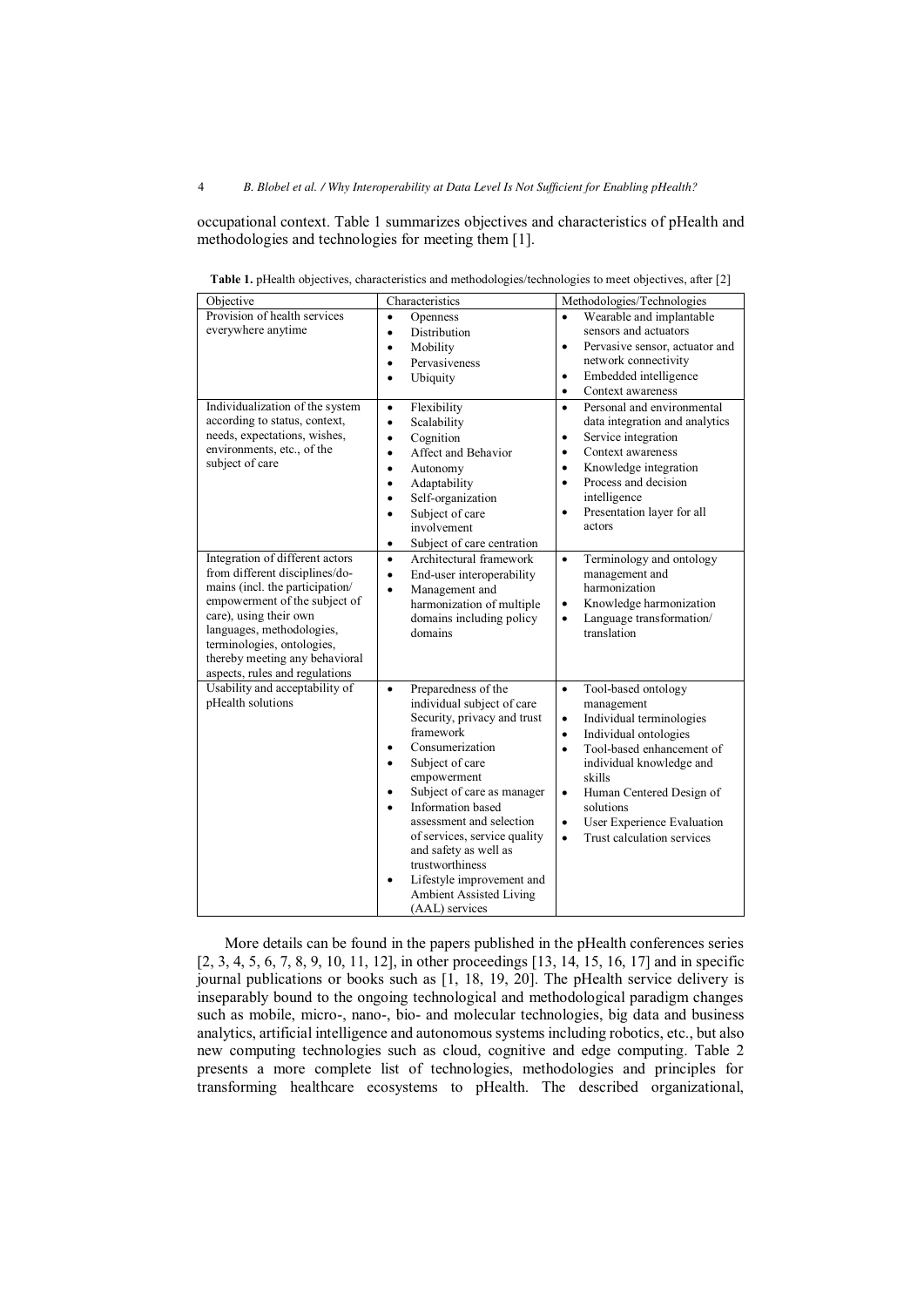methodological and technological paradigm changes affect granularity, complexity and maturity of health systems as well as the maturity levels of the underlying processes, resulting in the transition from empiric through evidence-based to translational medicine, or in other words as transition from an observational (subjective) through an analytical (objective) to an integrated pHealth approach.

| Mobile technologies, biotechnologies, nano-            | Edge computing as a "family of technologies"                      |
|--------------------------------------------------------|-------------------------------------------------------------------|
| and molecular technologies                             | that distributes data and services where they                     |
| Big data and business analytics                        | best optimize outcomes in a growing set of                        |
| Integration of analytics and apps                      | connected assets" (Forrester Research),                           |
| Assisting technologies $\rightarrow$ Robotics,         | Virtual reality and augmented reality, thereby                    |
| autonomous systems                                     | blurring "the boundaries between the physical                     |
| Natural Language Processing $\rightarrow$ Text         | and digital worlds" (Gartner).                                    |
| analytics $\rightarrow$ Intelligent media analytics    | Creation of IoT-Platforms and app-ecosystems                      |
| Knowledge management (KM) and                          | Patient-generated health data ecosystem $\rightarrow$             |
| knowledge representation (KR) $\rightarrow$ Artificial | multiple, dynamic policies                                        |
| intelligence (AI) $\rightarrow$ Artificial common      | Web content management $\rightarrow$ Digital experience           |
| (general) intelligence $\rightarrow$ Intelligent       | management                                                        |
| autonomous systems                                     | Data bases $\rightarrow$ NoSQL technologies $\rightarrow$ Data    |
| Security and privacy, governance, ethical              | warehouses $\rightarrow$ Graph DBs $\rightarrow$ Data lakes       |
| challenges, Education $\rightarrow$ Asilomar AI        | EHR includes genomic data                                         |
| Principles                                             | Specifications $\rightarrow$ Implementation $\rightarrow$ Tooling |
| Cloud computing, cognitive computing, social           | $\rightarrow$ Testing $\rightarrow$ Certification                 |
| business                                               |                                                                   |

**Table 2.** Technologies, Methodologies and Principles for Transforming Healthcare Ecosystems

## **1. Methods**

The 5P Medicine approach as introduced above requires advanced communication and cooperation between different disciplines and their actors (persons, organizations, devices, applications, components), thereby bridging between their different perspectives and contexts, the related different methodologies, terminologies and ontologies, but also their different levels of maturity, knowledge, experiences, skills, etc. The paper addresses requirements and solutions for knowledge-based interoperability necessary for multidisciplinary complex and dynamic pHealth ecosystems and demonstrates the limitations of data sharing and health information exchange (HIE) paradigms. For that purpose, it considers knowledge representation (KR) and knowledge management (KM) from different perspectives such as theory of knowledge, cognitive sciences and philosophy, abstraction and expressivity of languages and scope-specific grammars, enterprise architectures, modeling good practices, data modeling, system development processes, etc., thereby discussing opportunities and limitations of approaches. It provides solutions for overcoming the gap between the current practice of static models and the need for dynamic, flexible, non-deterministic and adaptive models representing the pHealth paradigms. An advanced and comprehensive solution, the interoperability and integration reference architecture model and framework, developed by the first author and standardized at ISO/TC215, is introduced and discussed in some detail.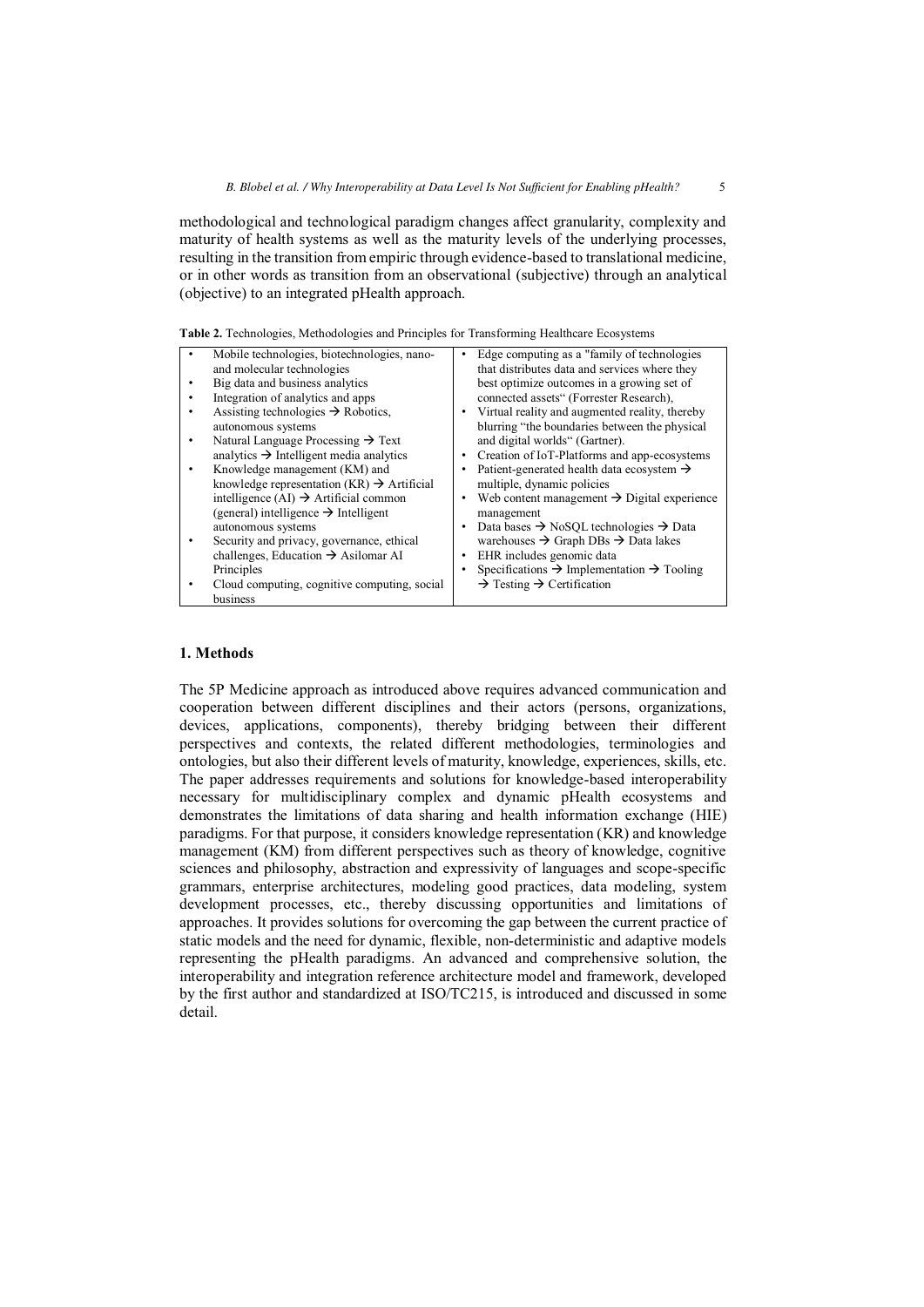#### **2. Foundations of Knowledge Representation**

There are multiple definitions of knowledge. Alter defines knowledge as "a combination of instincts, ideas, rules, and procedures that guide actions and decisions" [21]. The Merriam-Webster Online Dictionary defines knowledge as "the sum of what is known: the body of truth, information, and principles acquired by mankind" [22]. According to Davenport, knowledge is "information combined with experience, context, interpretation, and reflection. It is a high-value form of information that is ready to apply to decisions and actions" [23]. Other definitions focus more on the human mind's aspect. The different knowledge classes such as classification-based knowledge, decisionoriented knowledge, descriptive knowledge, procedural knowledge, reasoning knowledge, or assimilative knowledge should not be detailed here.

The representation of reality following the theory of knowledge or cognitive theory requires the move from cognition/sense-perception to conceptualization [24]. According to Doerner, domain knowledge consists of reproducible and reliable models of a domain, i.e. models which can be justified and repeatable formulated in the domain of discourse (discipline) [25]. Knowledge of a discourse domain, representing that domain's perspective on reality to facilitate reasoning, inferring, or drawing conclusions, must be created, represented, and maintained by domain experts using their methodologies, terminologies and ontologies.

Since the late 1990ies, ontologies have been a key strategy in encoding, using and sharing knowledge in computer sciences [26]. Following Guarino, an ontology, can be seen as the study of the organization and the nature of the world independent of the form of our knowledge about it [27]. From the modeling perspective, three levels of knowledge representation are distinguished and must be consecutively processed: a) epistemological level (domain-specific modeling), b) notation level (formalization, concept representation), c) processing level (computational, implementations) [25]. A model is thereby defined as a representation of objects, properties, relations and interactions of a domain, enabling rational and active business in the represented domain. The generalization of domain-specific epistemological models requires their transformation into a universal KR notation. The outcome must be validated on the real world system and thereafter adopted if needed (Figure 1) [25].



**Figure 1.** Knowledge representation development process (after [25]).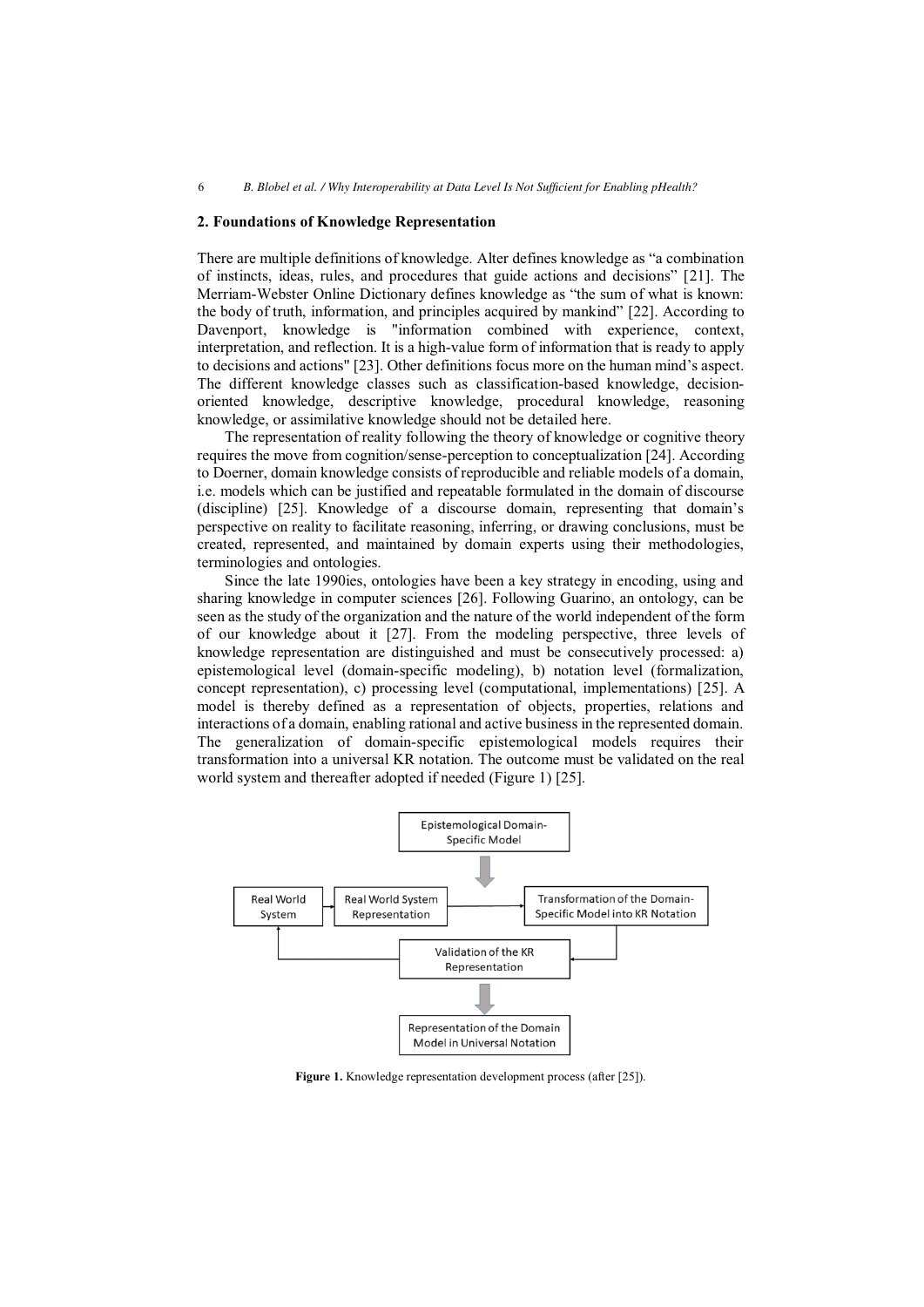Deploying KR techniques such as frames, rules, tagging, and semantic networks, a good KR has to manage both declarative and procedural knowledge.

Another concept in the cognitive theory is intelligence, which is established by four fundamental principles: data, information, knowledge, and wisdom (frequently summarized as intelligence). The basis of intelligence is data, i.e. measures and symbols of the world gathered through observation and investigations. Collected by various sensors and organs, data are represented as external signals, facts, quantities, etc., forming the structural part of intelligence. At the next level, data are interpreted producing information as the second principle of intelligence. Attaching meaning to data represents the semantic level of intelligence, enabling decision-making. At the third level, knowledge allows the subjective, purpose- and context-specific interpretation of information to derive actions. Wisdom provides awareness, insight, moral judgments, and principles to validate/improve existing as well as to create new knowledge. Knowledge modeling combines data or information into a reusable format for the purpose of preserving, improving, sharing, aggregating and processing knowledge to simulate intelligence [28].

#### **3. Knowledge Representation Principles and Practices**

KR is first of all a substitute or surrogate for a real thing to allow reasoning about the world rather than taking action in it. For a deeper understanding of knowledge representation, it is useful to look at how knowledge is composed and what the relevant properties of knowledge and its components are. Floridi provides a definition that is closely linked to his theory of both information and data. Hence, it is of particular interest to the knowledge representation and knowledge management communities. In Floridi's theory, knowledge is the meaningful associate of factual semantic information. The latter is defined as follows: " $p$  qualifies as factual semantic information if and only if  $p$  is (constituted by) *well-formed, meaningful,* and *veridical data*." It is important to note that Floridi's notion of *well-formed data* is not restricted to refer to syntactically well-formed data in the sense of grammar, which would point to a more digital interpretation of what he means by data. He specifically states that he refers to anything that determines the form, construction, composition, or structuring of something, be it a machine, a movie, a painting, or a garden. He uses the term syntax, which is what determines whether something is well-formed in an extremely broad sense. In addition, his definition refers to the *meaningfulness* of the data*.* Meaningful data is also called semantic content. Semantic content can be either instructional (describing actions to be taken, typically to achieve a certain aim) or factual (describe the state of affairs in the world). Floridi's definition entails a number of aspects relevant to our investigation: a) Factual semantic information (and thus knowledge) is not restricted to statements or sentences. Pictures, diagrams, etc. may also be part of knowledge. Hence, the use of "veridical" over "true". b) False information is, indeed not information, and hence not part of knowledge. [29]

Similarly, Schulz distinguished between ontological knowledge (axioms that are universally true), symbolic knowledge (statements about properties and meaning of signs of language), factual knowledge (statements about concrete entities and their relationships) as well as contingent knowledge (probabilistic and default statements, uncertainty) [30].

To enable reasoning about the world, KR provides a set of signs to represent the objects, phenomena and processes of interest. The assigning of the relationship between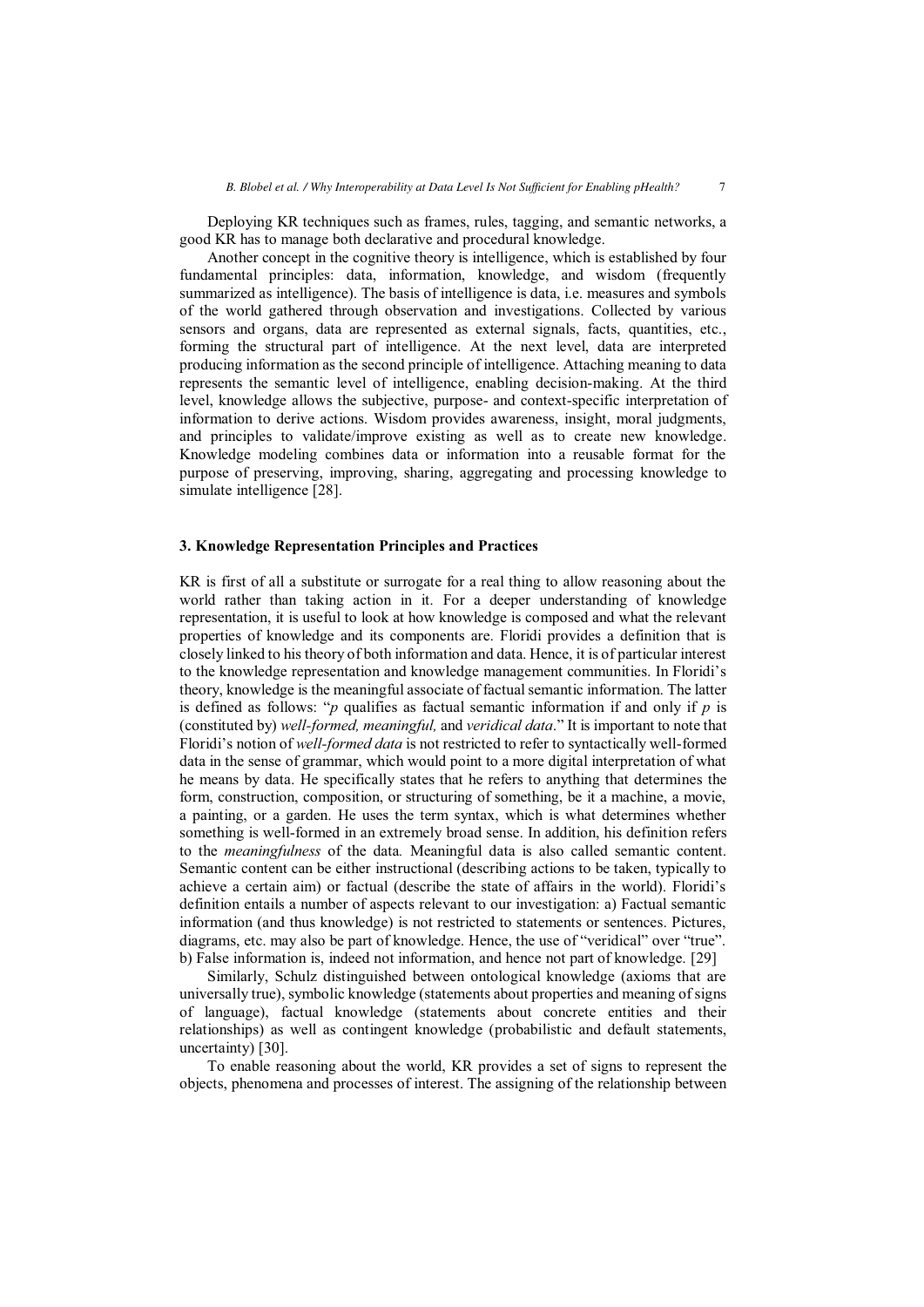sign and entity that is pointed to by the sign is charging the signs with meaning. This is typically done using the methodologies of model theory and in the process ontological commitments are formed and expressed. KR provides a theory of reasoning, composed of (a) the representation's fundamental conception of intelligent reasoning, (b) the set of inferences the representation sanctions (the proof theory), and (c) the set of inferences it recommends. Furthermore, KR supports pragmatically efficient computation by properly organizing information to facilitate making the recommended inferences. Finally, KR is a medium for human expression by defining the language to represent the world. For realizing those functions and objectives, KR deploys knowledge representation technologies such as rules, logic, frames, semantic nets, etc. [31].

Nonaka and Takeuchi have analyzed the dynamics of knowledge creation, particularly the importance of tacit knowledge and its conversion into explicit knowledge. Externalization is a process of converting tacit knowledge into explicit concepts through the use of abstractions, metaphors, analogies, or models [32].

#### **4. The Language Challenge of Knowledge Representation**

This section summarizes insights provided in different papers such as [16, 33, 34]. According to [35], an ontology is a content specification of a particular domain, where the domain can be of any kind. Thus, an ontology can be described as "an explicit specification of a conceptualization" [36] or as "a shared explicit formal specification of domains of knowledge" [37]. According to Gruber [38], an ontology provides a formal explicit specification of a shared conceptualization of a domain of interest. It describes an ordering system of entities of a domain with their concepts, functions, and relations. A concept is a knowledge component the expert community has agreed on. A concept must be uniquely identifiable, and independently accepted by experts and users. It has a representation and can be specialized and generalized. Thereby, knowledge can be represented at different levels of abstraction and expressivity, ranging from implicit knowledge (tacit knowledge) up to fully explicit knowledge representation, i.e. from natural language up to universal logic. Expressivity is the key factor when selecting an appropriate KR. A more expressive knowledge representation language enables an easier and more compact expression of knowledge within the KR semantics and grammar. However, there is a trade-off between expressivity and practicality [39]. Expressive languages probably require more complex logic and algorithms to construct equivalent inferences. This leads to a complexity problem of formal language and reasoning systems with the lack of computability, at the same time losing the consistency of the language system. In summary, highly expressive KRs are less likely to be complete or decidable, while less expressive KRs may be complete or decidable. Therefore, natural languages are not only efficient in representing meaning, shared knowledge, skills, and experiences assumed. They also provide an optimum between restriction to special structure and generative power enabling the rich and nevertheless decidable representation of realworld concepts, supported of course by common sense knowledge. This is one of the reasons for representing facts and knowledge about a system and its domain-specific subsystems, their architecture and behavior by deploying natural-language-based domain-specific terminologies and concepts using domain-specific ontologies, extensively exploited in good modeling best practices. Context-free grammars, originally used to define the structure of syntax for programming languages, cannot express static semantics. One way to overcome these limitations is the deployment of context-sensitive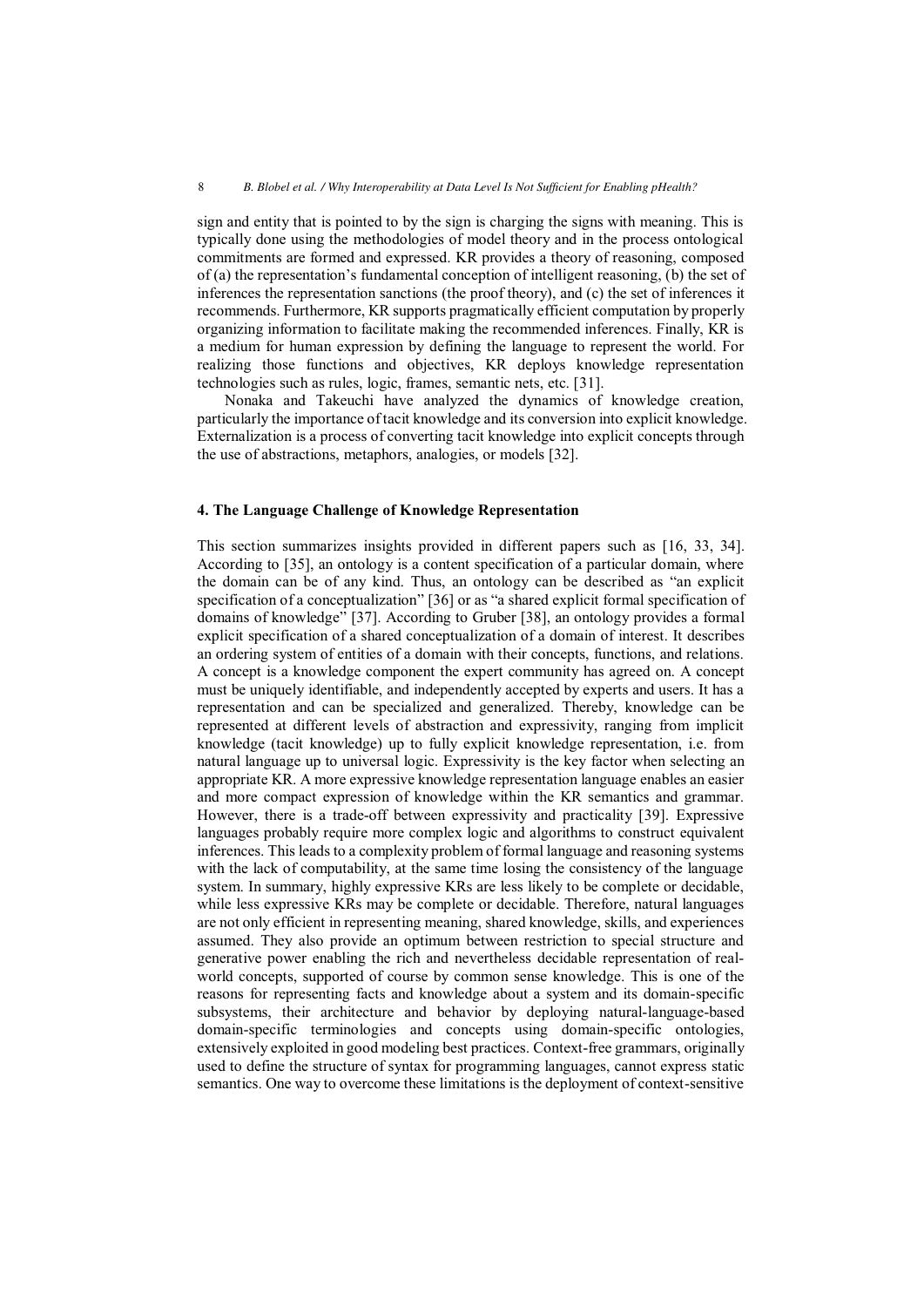grammars, by Chomsky proposed for describing NL, thereby embedding constraints and contexts in their rules. Alternatively, other grammatical models have been introduced to enhance the expressive power of programming languages. Syntax and static semantics of a small typed programming language has been defined by a grammar with contexts, however facing the complexity and consistency problem [40]. In summary: The difference between formal and natural languages – or between logic and natural language – is semantics, but even more pragmatics. There is a sound relation between logic and NL if logic is understood in a minimalist sense: providing a semantics for logical words, which needs to be enriched by pragmatic processes [41]. For more information on KR and KM see, e.g., [5, 16, 33].

When implicit knowledge contained in ontologies is made available and new knowledge is derived, the use of first-order-logic-based languages leads to the problem of non-determinability or semi-determinability. Languages are determinable if their characteristic function can be fully or at least partly calculated. Therefore, for knowledge management, determinable, sufficiently expressive first-order-logic subsets are used: the description logics. They provide well-defined formal semantics without variables in the formalism of predicates. Concepts, roles and individuals, as existent in the real world, can be described independently of each other [37].

Humans' communication is further enriched by means such as semantics enhanced by gestures, mimics, social or psychological signals. To reduce the gap between human and technical communication especially in the demanding healthcare domain, multimodal interfaces have been tested [42, 43]. Landgrebe and Smith have also highlighted the limitations of machine communication vs. human dialog and human language [44].

The Chomsky Hierarchy as important contribution to the formal language theory (FLT) describes a set of classes or types of grammars with different levels of constraints for production rules resulting in different levels of complexity of the related languages [45]. The level of constraints applied to grammars, and so the level of complexity of the language built, decreases from Type 0 (unrestricted grammar / computably enumerable languages) through Type 1 (context-sensitive grammar / context-sensitive language) and Type 2 (context-sensitive grammar / context-free language) up to Type 3 (regular grammar / regular language), so forming a subset of the prevailing lower-typed grammar and lower-typed language. Meanwhile, the Chomsky Hierarchy has been refined into additional sub-classes through extending the class of context-free languages and regular language by mildly context-sensitive language and sub-regular language subclasses [46].

Because of their simpler syntactical and semantical properties, programming languages follow a higher-typed grammar than natural languages. However, the terms "context-sensitive" and "context-free" used here should not be mixed up with the non-FLT terms used in the description of systems, use cases and scenarios.

## **5. Good Modeling Practices**

The representation of the system covering the subject of care and the processes of analyzing and managing his or her health must consider all levels of its structural granularity and related behavioral aspects [1]. Structurally, we have to consider the continuum from elementary particles to population, functionally deploying the methodologies of the multiple disciplines providing perspectives on pHealth ecosystems.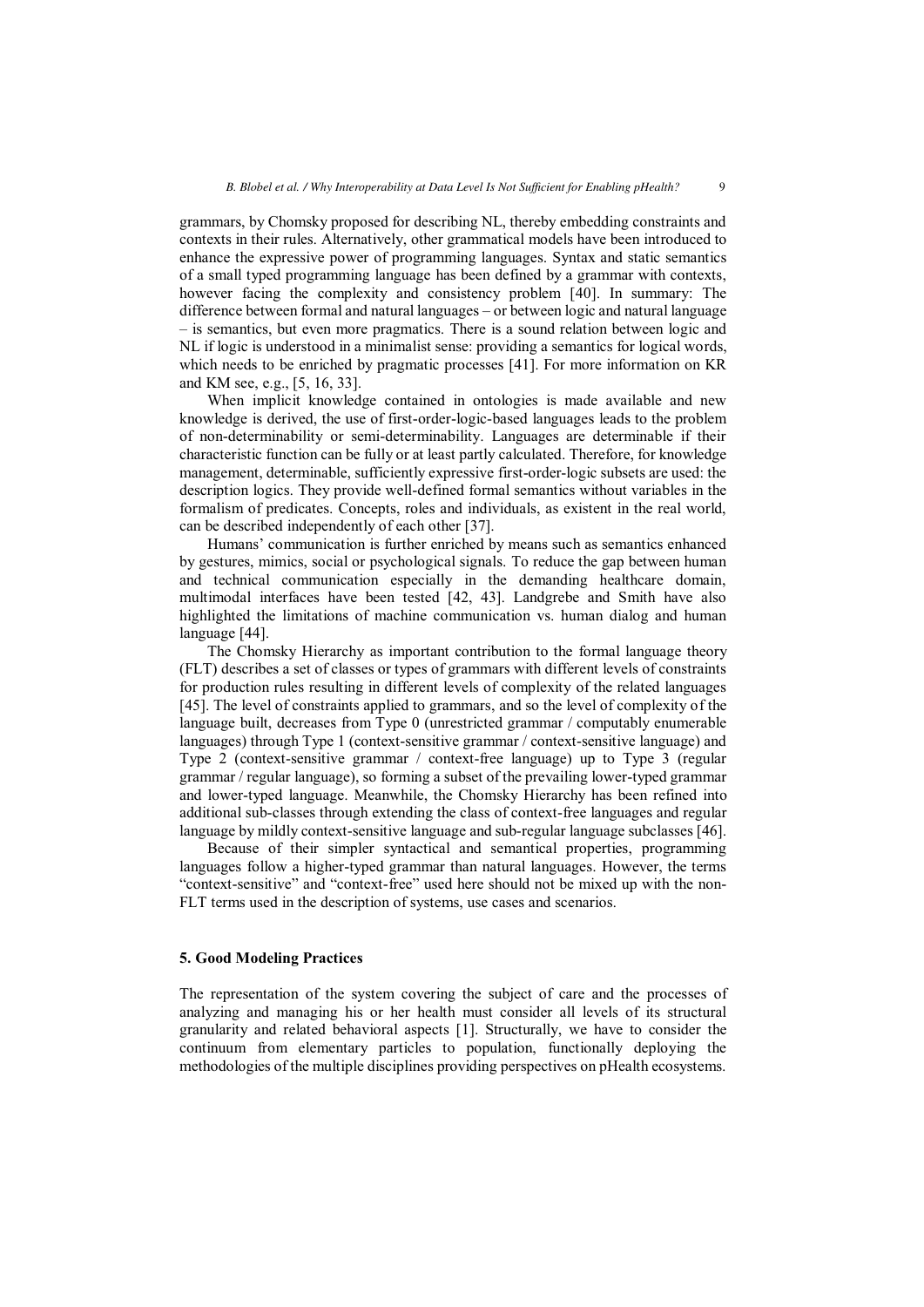A model is a simplified reflection of reality. It conceptually represents empirical objects, phenomena and processes in a logical and objective way. Typically, a model deals just with some aspects of reality. Therefore, Alter defined a model as partial representation of reality restricted to attributes the modeler is interested in according to the purpose of modeling, the addressed audience, etc. [21]. Similarly, Langhorst et al. [47] introduced a model as an unambiguous, abstract conception of some parts or aspects of the real world corresponding to the modeling goals. Consequently, two models of the same phenomenon may be essentially different due to differing requirements of the model's end users as well as behavioral, conceptual or contextual differences (e.g. knowledge, experiences, skills, etc.) among the modelers and to contingent decisions made during the modeling process [48]. For overcoming related problems when integrating different KR models, good modeling design principles such as orthogonality, generality, parsimony, and propriety [34] must be met. This requires that the relevant stakeholders shall define the provided view of the model, including the way of structuring and naming the concepts of the problem space. After capturing key concepts and key relations at a high level of abstraction, further abstraction levels will be used iteratively. However, the first iteration must be performed in a top-down manner to guarantee the conceptual integrity of the model [47]. The demonstrated good modeling practices hold for every new use case or new context to be represented including new aggregation of models.

#### **6. Data Modeling**

A data model is a visual representation of the people, places and things of interest to a business. It is used to facilitate communication between business people and technical people. A data model is composed of symbols that represent the concepts that must be communicated and agreed upon [49].

There are different levels of data models [49, 50]. On top, called the Very High Level Data Model, is the External Information Level or viewpoint. It describes the reality from a particular perspective for a particular purpose. It addresses business experts / users. At the next level, called the High Level Data Model, the Conceptual Information Level determines the relevant information and defines the basic concepts and their relationships, i.e. the business logic. That way, the business requirements can be collected and presented, and the basic concepts can be understood. The High Level Data Model addresses business users as well as problem analysts. The Logical Data Model (Logical Information Level) represents the platform-independent models, addressing business analysts and architects/designers. The Physical Data Model (Physical Information Level) represents the platform-specific models, addressing architects, database administrators and developers. Another approach for interrelating the different model levels uses the dimension of modeling from the 1-dimensional data modeling through information modeling, knowledge modeling up to the four-dimensional knowledge space representation [51], allowing for transformation between the different representation levels. The knowledge dimension covers the knowledge of one domain. The knowledge space dimension represents multiple domains' concepts and their relations, so enabling their mapping. The higher the dimension, the more the modeling process is dominated by business domain experts. Sirpur proposes a three level data modeling architecture, consisting of a conceptual model, a logical data model, and a physical database model [52]. A similar approach is proposed by CIMI Corporation [53] with the three data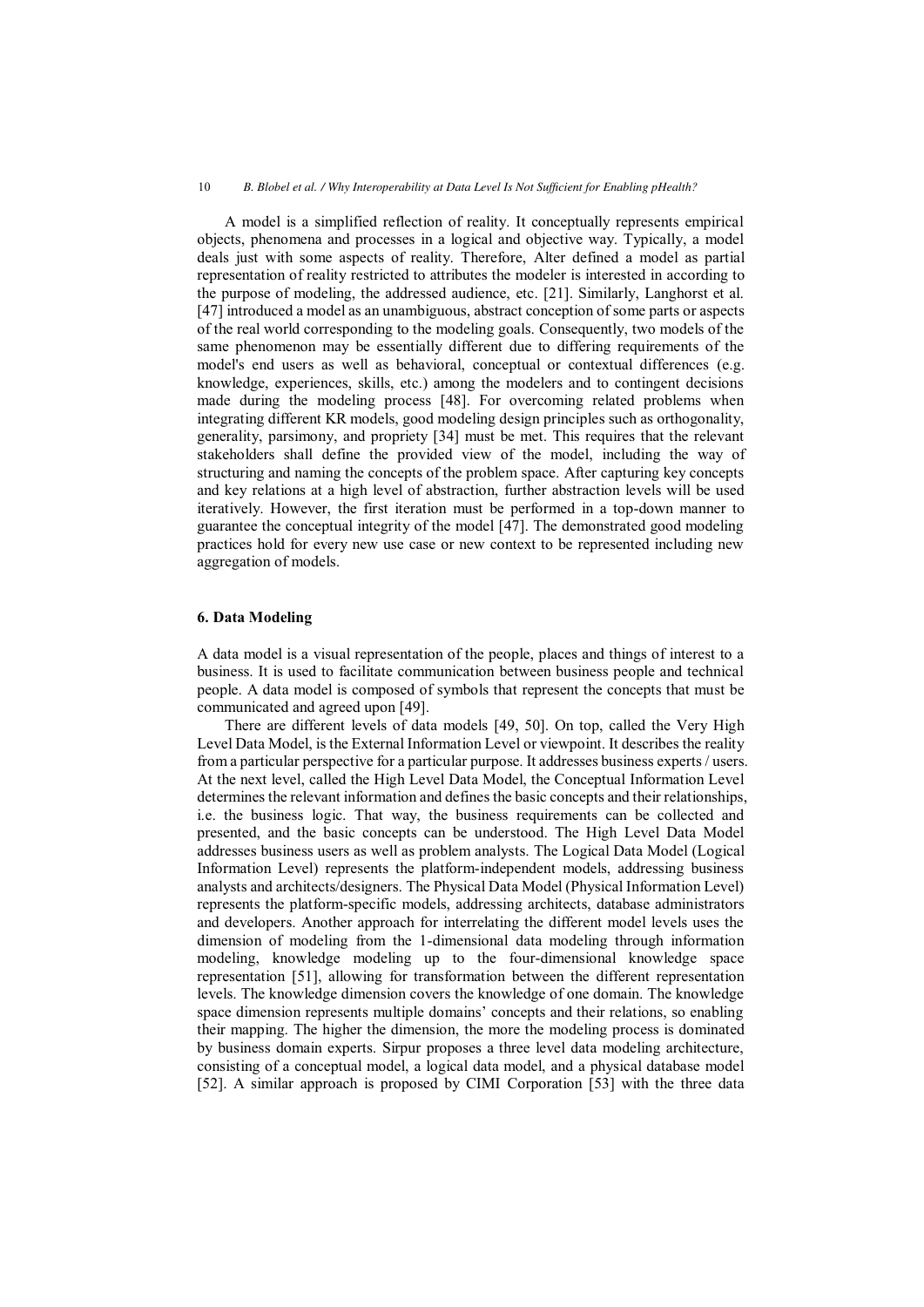modeling phases conceptual model, logical model, and physical model, however integrating in the conceptual model things like organizations, people, facilities, products and application services, that way presenting somehow a Very High Level Data Model. However, this is done inconsistently by mixing domain ontologies with ICT ontology at one model level.

## **7. Business Modeling and Enterprise Architecture**

Most of the early business modeling and enterprise architecture specifications have been developed by companies and industry consortia. Also, formal Standards Developing Organizations developed data modeling architectures. Many of them follow the conceptual model of architectural description defined in IEEE 1471:2000 [54], which has further evolved to the conceptual model of an architectural description according to ISO/IEC/IEEE 42010:2011 [55] (Figure 2).



**Figure 2.** Conceptual model of architectural descriptions [13], changed after [55])

IEEE 1471-2000 [54] and its generalization to ISO/IEC 42010:2011 [55] define an architecture as **"**the fundamental organization of a system embodied in its components, their relationships to each other, and to the environment, and the principle guiding its design and evolution." According to those standards, a stakeholder is an individual, team, or organization (or classes thereof) with interests in, or concerns relative to, a system. Following this definition, an advanced approach to intelligent, knowledge-based ecosystems has been developed and currently standardized at ISO/TC215 as ISO 23903 Health Informatics – Interoperability and Integration Reference Architecture [56].

Another architectural approach to represent development processes of systems and solutions for open distributed processing is ISO/IEC 10746 [57]. It defines the representation of different views from the enterprise perspective describing the (IT) system in question (enterprise view), its platform-independent informational representation (information view) and computational aggregation (computational view),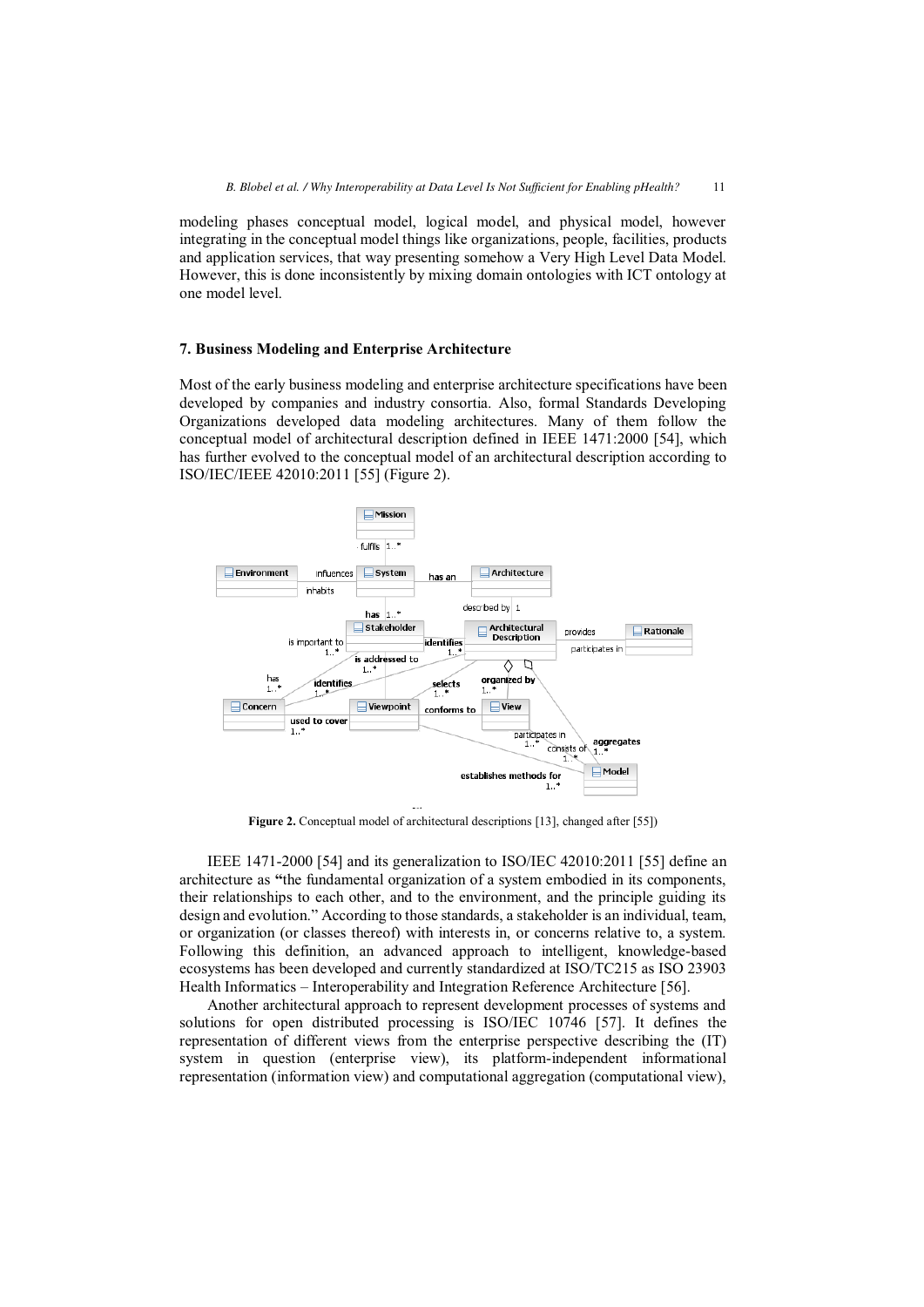followed by the platform-specific engineering view (implementation) and technology view (deployment). The different views are represented through different languages with different grammars depending on the intended level of complexity and semantics to properly consider context, implicit knowledge, etc. Table 3 provides examples of representation tools (languages and grammars) to intendedly represent the different views.

| Viewpoint               | Language/Grammar                               |
|-------------------------|------------------------------------------------|
| <b>Business View</b>    | Business Process Modeling Language (BPML)      |
| <b>Information View</b> | Unified Modeling Language (UML),               |
| Computational View      | Object Constraint Language (OCL)               |
| <b>Engineering View</b> | Programming languages with different levels of |
| <b>Technology View</b>  | grammar                                        |

**Table 3.** Representation tools for the different ISO 10746 viewpoints

An overview of alternative architectural models and frameworks such as the Zachman Framework for Enterprise Architecture [58], Reference Architectures for Service-Oriented Architecture (SOA) specified by The Open Group [59] or IBM [60], The Open Group Architecture Framework (TOGAF) [61], and many others is provided and in details discussed in [7].

## **8. A Reference Architecture Model and Framework for Representing pHealth Ecosystems**

Translational medicine requires the advancement of communication and cooperation from data level (data sharing) to concept/knowledge level (knowledge sharing). This chapter shortly introduces the ISO 23903 Interoperability and Integration Reference Architecture model and framework for advanced interoperability in pHealth ecosystems. ISO 23903 is a system-oriented, architecture-centric, ontology-based, policy-driven approach including development processes following ISO 42010 and ISO 10746. Thereby, it extends the latter and details OMG's Model Driven Architecture (MDA) Computation Independent Modeling [62]. The approach enables cross-domain concept/ knowledge sharing, mapping as well as integration of, and interoperability between, independently developed specifications and related products by transferring proprietary into standardized concept representations without requiring any revisions of those artifacts (Figure 3). The approach shows similarities with communication standards such as HL7, EDIFACT, ebXML, etc., enabling data sharing between independently developed applications with proprietary data format by transferring them into a standardized EDI format, however on the highest interoperability level (knowledgebased and skills based) presented in Table 4.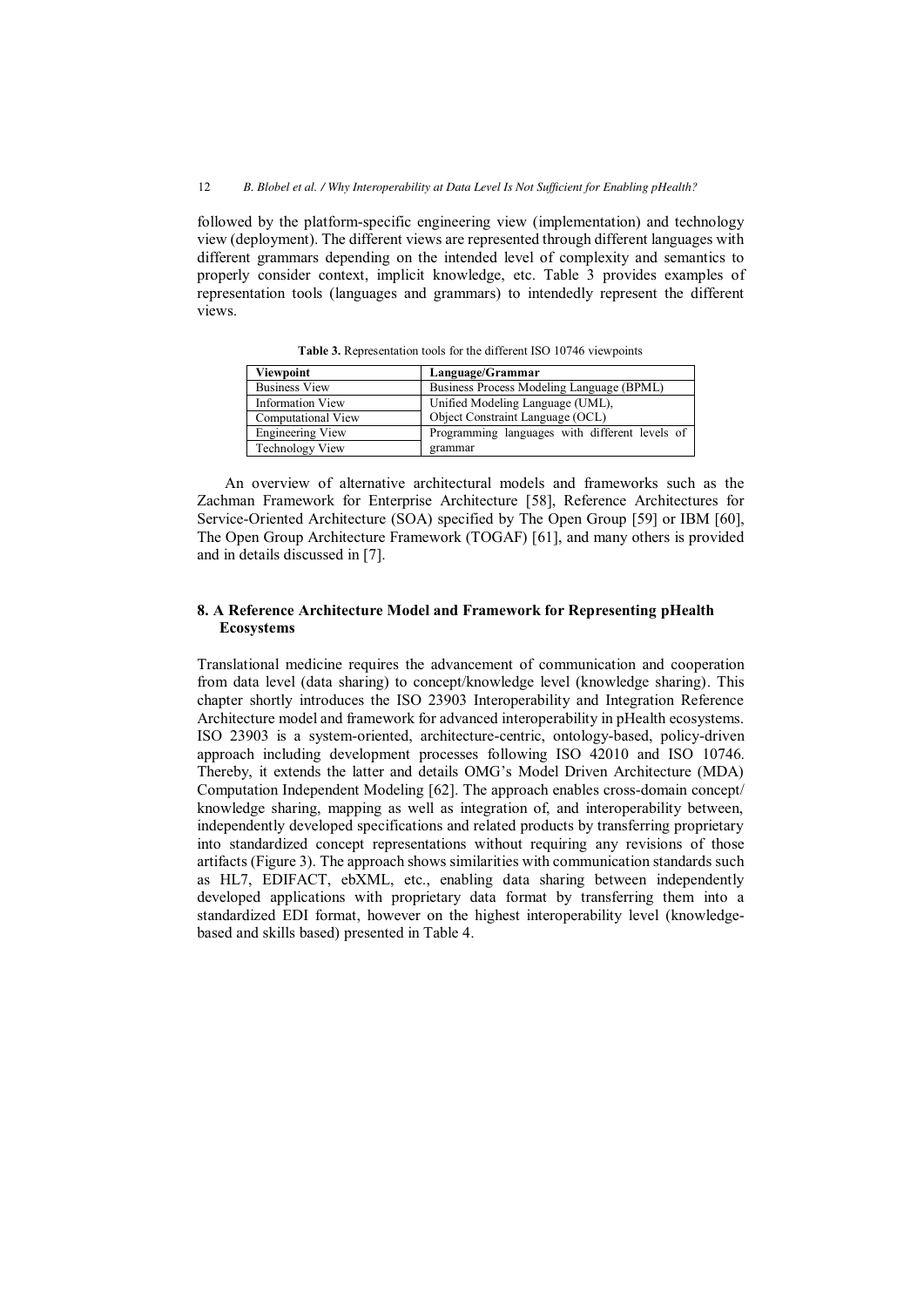

**Figure 3.** Interoperability and Integration Mediated by the ISO Interoperability and Integration Reference Architecture Model [56]

| <b>Information Perspective</b>                                                        |                                                           | <b>Organization Perspective</b>                                                                              |  |  |
|---------------------------------------------------------------------------------------|-----------------------------------------------------------|--------------------------------------------------------------------------------------------------------------|--|--|
| Interoperability<br>Level                                                             | <b>Instances</b>                                          | <b>Interoperability Level</b>                                                                                |  |  |
| Technical                                                                             | Technical plug&play, signal &<br>protocol compatibility   | Light-weight interactions                                                                                    |  |  |
| Structural                                                                            | Simple EDI, envelopes                                     | Data sharing                                                                                                 |  |  |
| Syntactic                                                                             | Messages and clinical documents<br>with agreed vocabulary | Information sharing                                                                                          |  |  |
| Advanced messaging with common<br>Semantic<br>information models and<br>terminologies |                                                           | Knowledge sharing at IT concept level<br>in computer-parsable form<br>$\rightarrow$ Coordination             |  |  |
| Organization/<br>Service                                                              | Common business process                                   | Knowledge sharing at business concept<br>level<br>$\rightarrow$ Agreed service function level<br>cooperation |  |  |
| Knowledge<br>Multi-domain processes<br>based                                          |                                                           | Knowledge sharing at domain level<br>$\rightarrow$ Cross-domain cooperation                                  |  |  |
| Skills based<br>Individual engagement in multiple<br>domains                          |                                                           | Knowledge sharing in individual context<br>$\rightarrow$ Moderated end-user collaboration                    |  |  |

**Table 4.** Interoperability Levels [56]

All systems, work products or artifacts, developed independently under different perspectives and contexts (e.g. standards, components, FHIR resources, etc.), have to be formally represented according to ISO 23903 to interrelate them with each other for integration or interoperability. For that purpose, business systems must be modelled in a granularity or complexity appropriate for the considered use case. Thereby, each domain contributing to the business system in the context of the specific use case is represented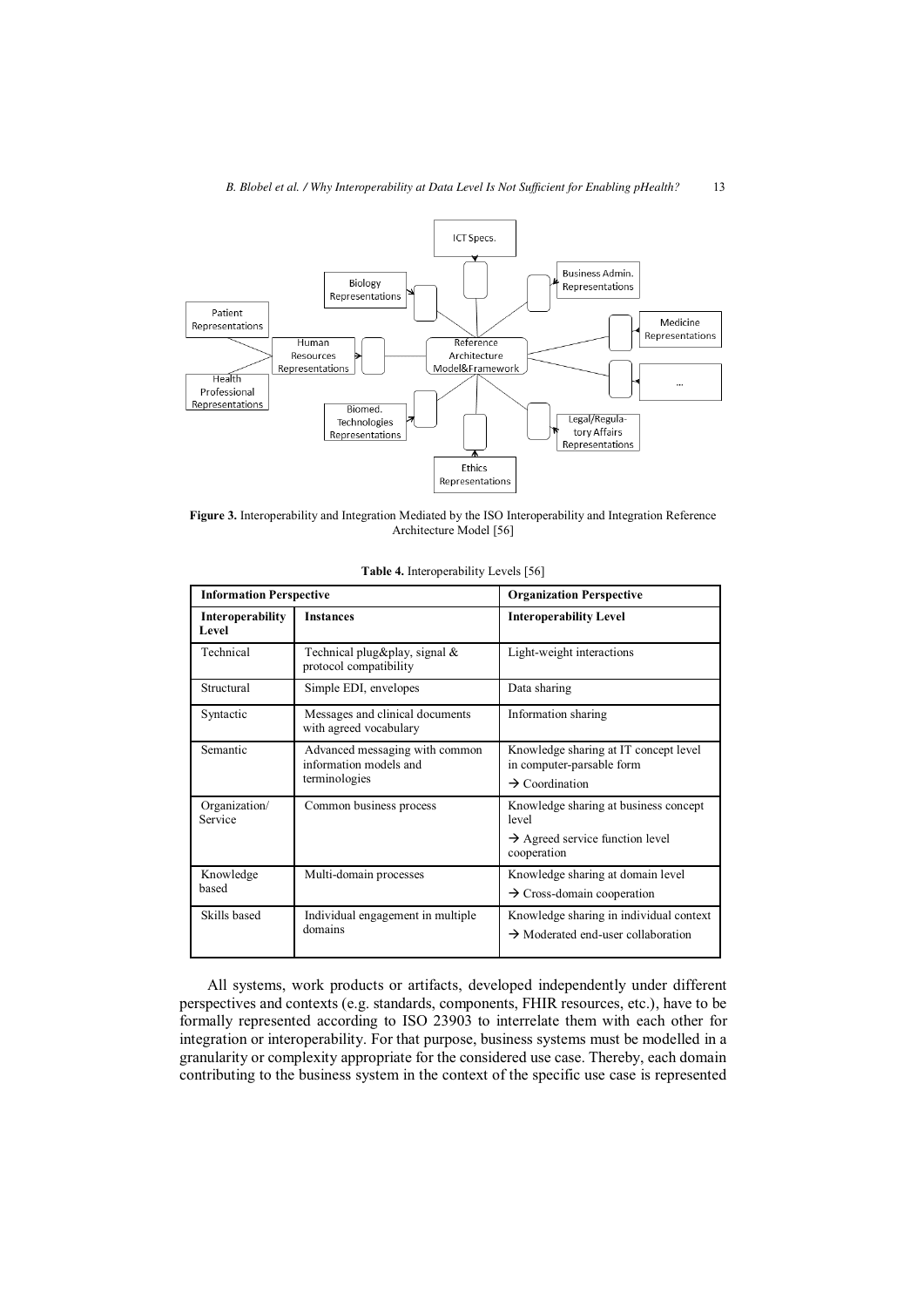at four generic levels of specialization/generalization. The components and intra-domain relations are instantiated using the corresponding domain ontologies. For facilitating the semantic integration of domain ontologies by harmonizing the representations and enabling the necessary concept mapping, top-level ontologies such as ISO/IEC 21838 Information Technology – Top-level Ontologies [63] are deployed. Top level ontologies provide at a very abstract level general concepts that are common to all domains, that way supporting the re-engineering of existing or the development of new ontologies. For properly representing semantics and pragmatics, appropriate grammars or logics have to be used. The outcome is the conceptualization of the real world business system and use case in question as the ISO 23903 Business View, which is thereafter transformed into the corresponding ISO 10746 RM-ODP views, deploying the representational tools (view ontologies) and thereby following the good modeling practices (Figure 4). According to the ISO 23903 framework, concepts can only be mapped and transformed at the same level of specialization/generalization. For getting there, the components have to be specialized or generalized before. The process of re-engineering existing systems for integration and/or interoperability is shown in Figure 5.

ISO 23903 also enables the harmonization and integration of existing architecture models and frameworks as well as reference architectures (RAs) such as IoT RA, challenges and limitations by trying just to aggregate "related" information or data models or to perform term-based mappings.



**Figure 4.** ISO DIS 23903 Mandatory Model and Framework [56].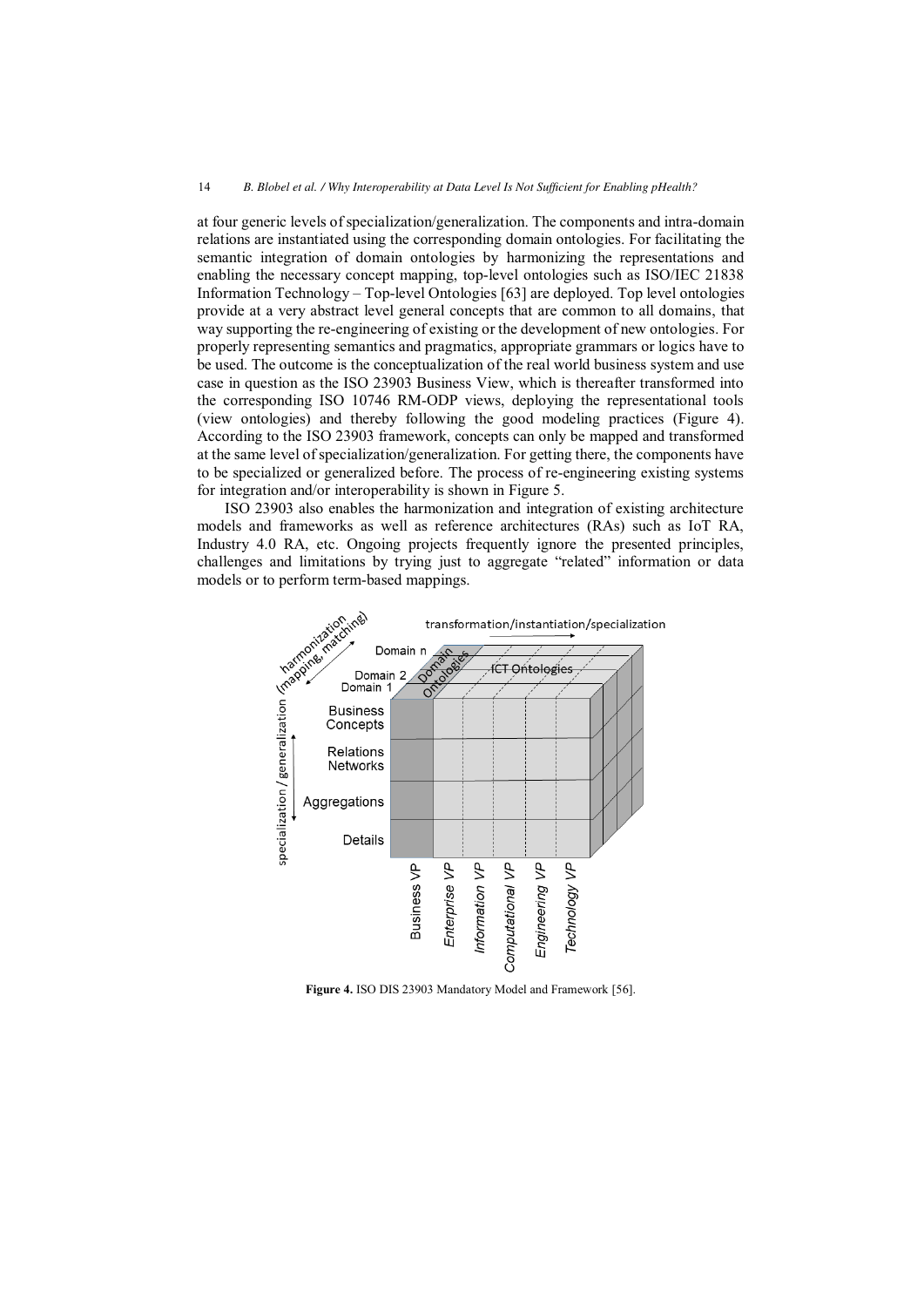

**Figure 5.** Integration of standards and specifications using the Reference Architecture model [56].

Before becoming an international standard, the presented approach developed by the first author and his teams has been successfully deployed in several cross-domain ISO specifications, such as ISO 22600 Health Informatics - Privilege Management and Access Control [64], ISO 21298 Health Informatics - Functional and Structural Roles [65]. Its feasibility has been practically demonstrated for automatically harmonizing HL7 v2.x and HL7 v3 specifications [66, 67] or for automatically designing inter-domain Web services to facilitate multi-disciplinary approaches to Type 2 Diabetes Care management [8, 9]. The approach also allows a comparative analysis and evaluation of ICT Enterprise Architectures [7].

#### **9. Discussion**

The presented data model levels [49, 50] roughly comply with the phases of OMG's Model Driven Architecture (MDA), defining the computation-independent modeling (CIM), platform-independent modeling (PIM) and platform-specific modeling (PSM). They are also comparable to the extended ISO/IEC 10746 Open Distributed Processing – Reference Model (RM-ODP) according to the ISO DIS 23903 Interoperability and Integration Reference Architecture model and framework introduced in the previous chapter. The Very High Level Data Model corresponds to the ISO DIS 23903 Business View, while the High Level Data Model corresponds to the RM-ODP Enterprise View, the Logical Data Model to the RM-ODP Information View and Computational View,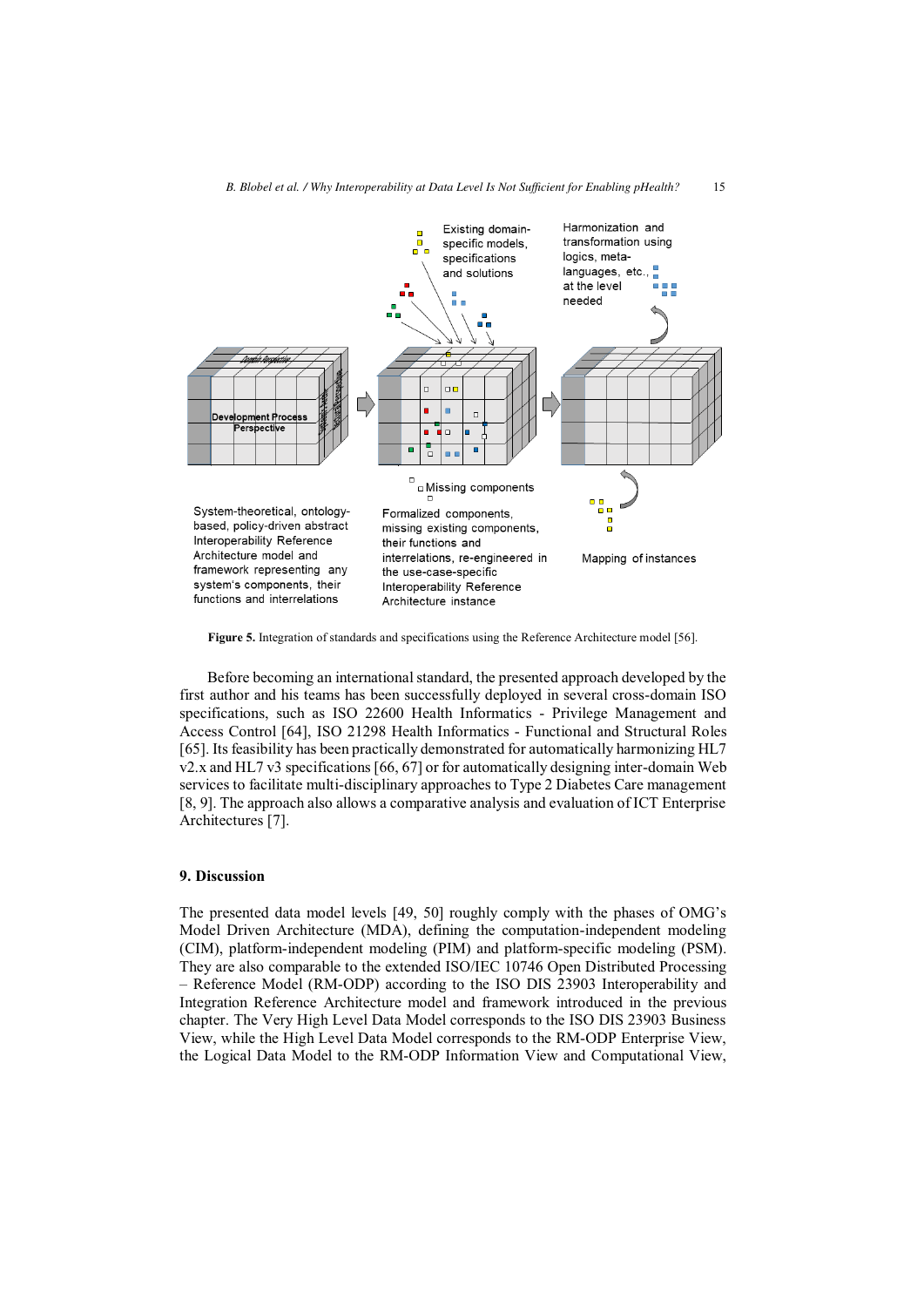and the Physical Data Model complies with the RM-ODP Engineering View and Technology View. The latter views represent implementation and deployment.

Table 5 compares the different Data Model Levels [46], Modeling Dimensions [48], related Modeling Actors and Model Scopes with ISO 23903 as well as other standards and specifications, demonstrating how ISO 23903 combines and advances all those approaches.

| Data<br>Model<br>Level<br>[46]           | Dimen-<br>sion of<br>Modeling<br>[48] | Data<br>Models at<br>Different<br>Information<br>Levels [47] | Modeling<br>Actors                         | Model Scope                                                                              | ISO 23903<br>Interop. &<br>Integration<br>RA | Examples                                                                                       |                 |                                                                   |
|------------------------------------------|---------------------------------------|--------------------------------------------------------------|--------------------------------------------|------------------------------------------------------------------------------------------|----------------------------------------------|------------------------------------------------------------------------------------------------|-----------------|-------------------------------------------------------------------|
| Very-<br>high-<br>level<br>data<br>model | Know-<br>ledge<br>space               | External                                                     | <b>Business</b><br>domains<br>stakeholders | Scope,<br>requirements<br>and related basic<br>concepts of<br>business case              | <b>Business</b><br>View                      |                                                                                                |                 |                                                                   |
| High-<br>level<br>data<br>model          | Know-<br>ledge                        | Conceptual                                                   | <b>Business</b><br>domains<br>stakeholders | Relevant<br>information and<br>representation $\&$<br>relationships of<br>basic concepts | Enterprise<br>View                           | DCM,<br>CSO                                                                                    |                 |                                                                   |
| Logical<br>data<br>model                 | Infor-<br>mation                      | Logical                                                      | Data<br>modelers<br>and analysts           | Layout & types<br>of data and<br>object<br>relationships                                 | Infor-<br>mation<br>View                     | HL7 V3<br>(CMET <sub>s</sub> ),<br>HI.7<br>CIMI,<br>openEHR<br>Arche-<br>types,<br><b>FHIM</b> | SO 10746 ODP-RM | ISO 23903 Interoperability and Integration Reference Architecture |
|                                          |                                       |                                                              |                                            |                                                                                          | Compu-<br>tational<br>View                   | HL7                                                                                            |                 |                                                                   |
| Physical<br>data<br>model                | Data                                  | Physical                                                     | Data<br>modelers<br>and<br>developers      | Implementation-<br>related and<br>platform-<br>specific aspects                          | Engineer-<br>ing View                        | <b>FHIR</b>                                                                                    |                 |                                                                   |

**Table 5.** Comparing Data Model Levels, Dimensions of Modeling, Data Model at Different Information Level and the ISO Interoperability and Integration Reference Architecture Model, applied to specification examples [19]

According to the basics of cognition theories and principles of knowledge representation and management, including appropriate representation tools (languages and grammars), KR and KM facilitate the representation of (parts of) reality to serve specific objectives and interests intended by the development teams. Available KR tools allow representing anything. Any representations are possible. However, a platformspecific model (view) wrongly representing the corresponding platform-independent model (view), or a platform-independent model (view) not complying with the enterprise view, etc., are useless and even dangerous. Therefore, the correctness, completeness and consistency of models (components, functions and relationships) as well as their integration and interoperability can only be justified at the systems levels they represent. The same holds also for the representation of a viewpoint by the more specialized/constrained view in the development process.

The presented system-theoretical, architecture-centered, ontology-based representation of business systems does not replace the other views and their models and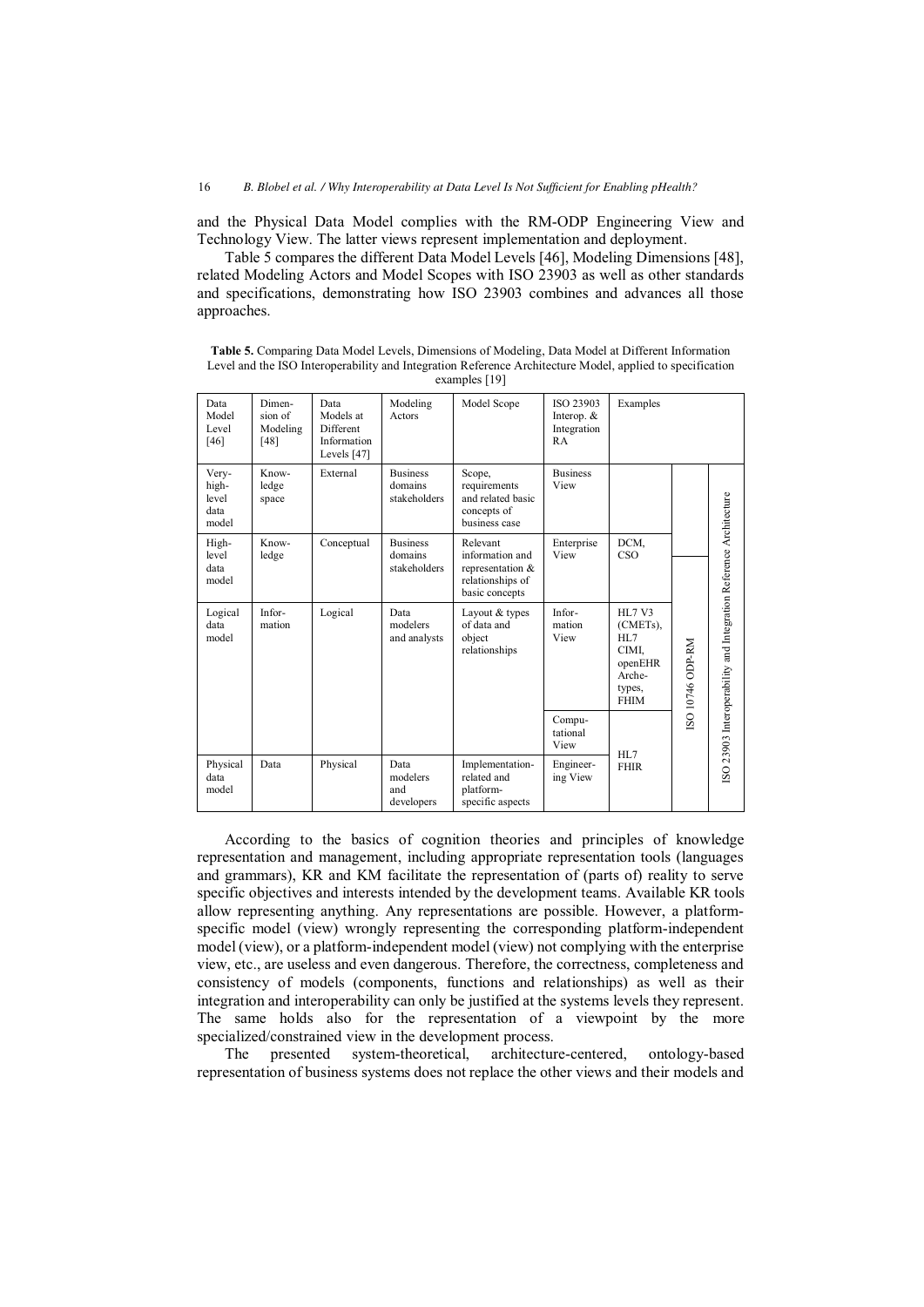specifications, but it facilitates their correct selection, constraining, completion and interrelation for systems integration and interoperability as demonstrated in Figure 5. That way, the correct deployment of existing work products such as HL7's Application Programming Interfaces (APIs) or Fast Healthcare Interoperability Resources (FHIR) [64] is enabled. Practitioners emphasize the importance of the approach derived in this paper as well. HIMSS Chief Technology and Innovation Officer Steve Wretling stated for example: "Interoperability needs an architecture in addition to APIs" [69].

## **10. Conclusions**

All aspects or levels of knowledge representation and management from cognitive theories and modeling processes through notation up to processing, tooling and implementation undermine the need for a top down approach for any new system, new context or new use case at least in the first step. Only the business view allows the complete and consistent definition of concepts and constraints of components and relations. A solely data level focused development and implementation process cannot meet the challenges of highly dynamic and complex pHealth ecosystems. As models can be used to create new knowledge, aggregations in the sense of integration or interoperability can provide new insights at any viewpoint. However, the correctness of the outcome must be justified at reality. In other words, correct integration and interoperability cannot be guaranteed at data level or by just using terminologies, i.e. terms without the related concepts and relations. Standards defining platforms and frameworks must cover the entire continuum of knowledge representation and management presented in this paper. Just very few Standards Developing Organizations (SDOs) such as the Object Management Group (OMG) with its Model Driven Architecture (MDA) partially meet this challenge. Others like IEEE, ISO/TC215, CEN/TC251 or HL7 International have to extend their main focus from data models and implementable artifacts towards processes and related frameworks. With the recently approved ISO 23903, ISO/TC215 undertook an important step into that direction.

## **Acknowledgement**

The authors are indebted to thank the reviewers of the paper, but especially Prof. Mathias Brochhausen, University of Florida, College of Medicine, for valuable comments and constructive recommendations. Furthermore, they feel obliged to their colleagues from HL7, ISO TC 215 and CEN TC 251 for their kind and constructive support and cooperation.

## **References**

- [1] Blobel B. Challenges and Solutions for Designing and Managing pHealth Ecosystems. Front. Med. 2019; 6: 83. doi: 10.3389/fmed.2019.00083.
- [2] Blobel B, Ruotsalainen P, Lopez DM, Oemig F. Requirements and Solutions for Personalized Health Systems. Stud Health Technol Inform. 2017;237:3-21.
- [3] Blobel B. Standards and Solutions for Architecture Based, Ontology Driven and Individualized Pervasive Health. Stud Health Technol Inform. 2012;177:147-157.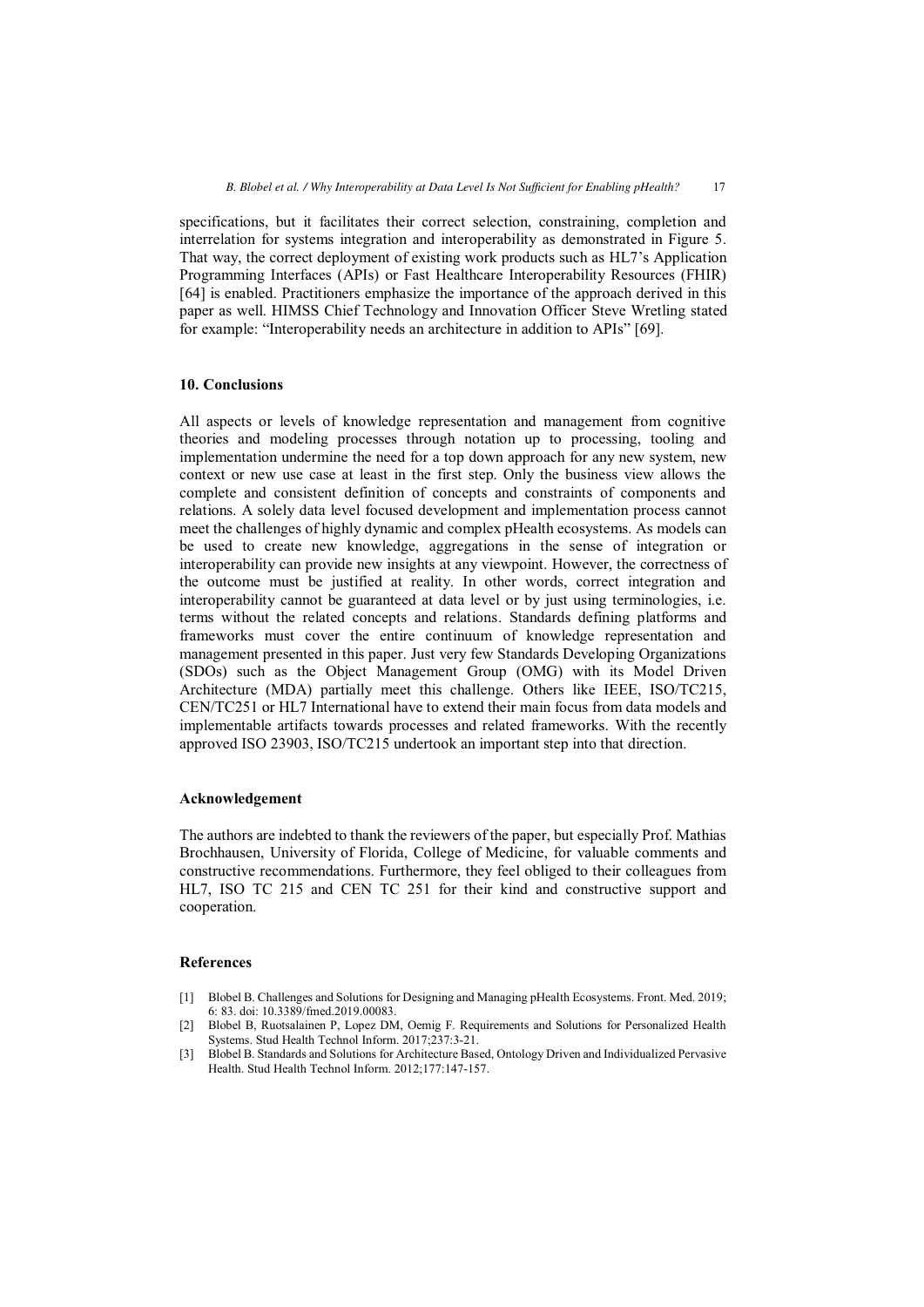- [4] Uribe GA, Lopez DM, Blobel B. Architectural Analysis of Clinical Ontologies for pHealth Interoperability. Stud Health Technol Inform. 2012;177:176-182.
- [5] Blobel B. Translational Medicine Meets New Technologies for Enabling Personalized Care. Stud Health Technol Inform. 2013;189:8-23.
- [6] Uribe G, Lopez D, Blobel B. Towards Automated Biomedical Ontology Harmonization. Stud Health Technol Inform. 2014;200:62-68.
- [7] Blobel B, Oemig F. The Importance of Architectures for Interoperability. Stud Health Technol Inform. 2015;211:18-56.
- [8] Uribe GA, Blobel B, López DM, Schulz S. A Generic Architecture for an Adaptive, Interoperable and Intelligent Type 2 Diabetes Mellitus Care System. Stud Health Technol Inform. 2015;211:121-131.
- [9] Uribe GA, Blobel B, López DM, Ruiz AA. Specializing Architectures for the Type 2 Diabetes Mellitus Care Use Cases with a Focus on Process Management. Stud Health Technol Inform. 2015;211:132-142.
- [10] Blobel B, Brochhausen M, Ruotsalainen P. Modeling the Personal Health Ecosystem. Stud Health Technol Inform. 2018;249:3-16.
- [11] Brochhausen M, Bona J, Blobel B. The Role of Axiomatically-Rich Ontologies in Transforming Medical Data to Knowledge. Stud Health Technol Inform. 2018;249:38-49.
- [12] Blobel B, Ruotsalainen P. Healthcare Transformation Towards Personalized Medicine Chances and Challenges. Stud Health Technol Inform. 2019;261:3-21.
- [13] Blobel B, Gonzalez C, Oemig F, Lopez DM, Nykänen P, Ruotsalainen P. The Role of Architecture and Ontology for Interoperability. Stud Health Technol Inform. 2010;155:33-39.
- [14] Blobel B. Ontologies, Knowledge Representation, Artificial Intelligence Hype or Prerequisite for International pHealth Interoperability? Stud Health Technol Inform. 2011;165:11-20.
- [15] Blobel B, Oemig F, López DM. Why do We Need and How Can We Realize a Multi-Disciplinary Approach to Health Informatics? Stud Health Technol Inform. 2015;210:100-104.
- [16] Blobel B. Knowledge Representation and Management Enabling Intelligent Interoperability Principles and Standards. Stud Health Technol Inform. 2013; 186: 3-21.
- [17] Blobel B. Reference Architecture Model Enabling Standards Interoperability. Stud Health Technol Inform. 2017; 235: 401-405.
- [18] Blobel B. Architectural approach to eHealth for enabling paradigm changes in health. Methods Inf Med 2010; 49,2: 123-134.
- [19] Blobel B, Oemig F (2018) Solving the Modeling Dilemma as a Foundation for Interoperability. European Journal for Biomedical Informatics, 2018; 14,3: 3-12.
- [20] Oemig F, Blobel B. Natural Language Processing Supporting Interoperability in Healthcare. In: Biemann C, Mehler A (Edrs.) Text Mining – From Ontology Learning to Automated Text Processing Applications, 137-156. Series Theory and Applications of Natural Language Processing. Heidelberg: Springer-Verlag; 2014.
- [21] Alter S. Information Systems A Management Perspective. Reading: Addison-Wesley Publishing Company; 1992.
- [22] <https://www.merriam-webster.com/dictionary/knowledge>
- [23] Davenport TH, De Long DW, Beers MC. Successful Knowledge Management Projects. Sloan Management Review; Winter 1998; 39, 2; ABI/INFORM Global, pp. 43-57.
- [24] Quine WV. From stimulus to science. Harvard University Press, Cambridge, Mass., 1995.
- [25] Doerner H. Knowledge Representation. Ideas Aspects Formalisms. In: Grabowski J, Jantke KP, Thiele H (Edrs). Foundations of Artificial Intelligence. Berlin: Akademie-Verlag; 1989.
- [26] Benjamins VR, Fensel D, Gómez-Pérez A. Knowledge Management through Ontologies. Conference: PAKM 98, Practical Aspects of Knowledge Management, Proceedings of the Second International Conference, Basel, Switzerland, October 29-30, 1998.
- [27] Guarino: Formal Ontology, Conceptual Analysis and Knowledge Representation. Int. J. Hum. Comput. Stud. 1995;43:625-640. DO[I:10.1006/ijhc.1995.1066.](https://doi.org/10.1006/ijhc.1995.1066)
- [28] Makhfi P. Introduction to Knowledge Modeling. MAKHFI.com: [www.makhfi.com/KCM\\_intro.htm](http://www.makhfi.com/KCM_intro.htm)
- [29] Floridi L. Information. A very short introduction." Oxford: Oxford University Press, 2010.
- [30] Schulz S, Jansen L. Formal Ontologies in Knowledge Representation. In: IMIA Yearbook of Medical Informatics 2013, 131-146.
- [31] Davis R, Shrobe H, Szolovits P. What is a Knowledge Representation? AI Magazine, 14(1):17-3, 1993.
- [32] Nonaka I, Takeuchi H. The Knowledge Creating Company. Oxford University Press; 1995.
- [33] Blobel B. Knowledge Representation and Knowledge Management as Basis for Decision Support Systems. International Journal on Biomedicine and Healthcare 2017;5,1:13-20.
- [34] Blobel B. Ontology driven health information systems architectures enable pHealth for empowered patients. International Journal of Medical Informatics 2011;80,2:e17-e25.
- [35] Rebstock M, Fengel J, Paulheim H. Ontologies-Based Business Integration, Springer-Verlag, Berlin Heidelberg, 2008.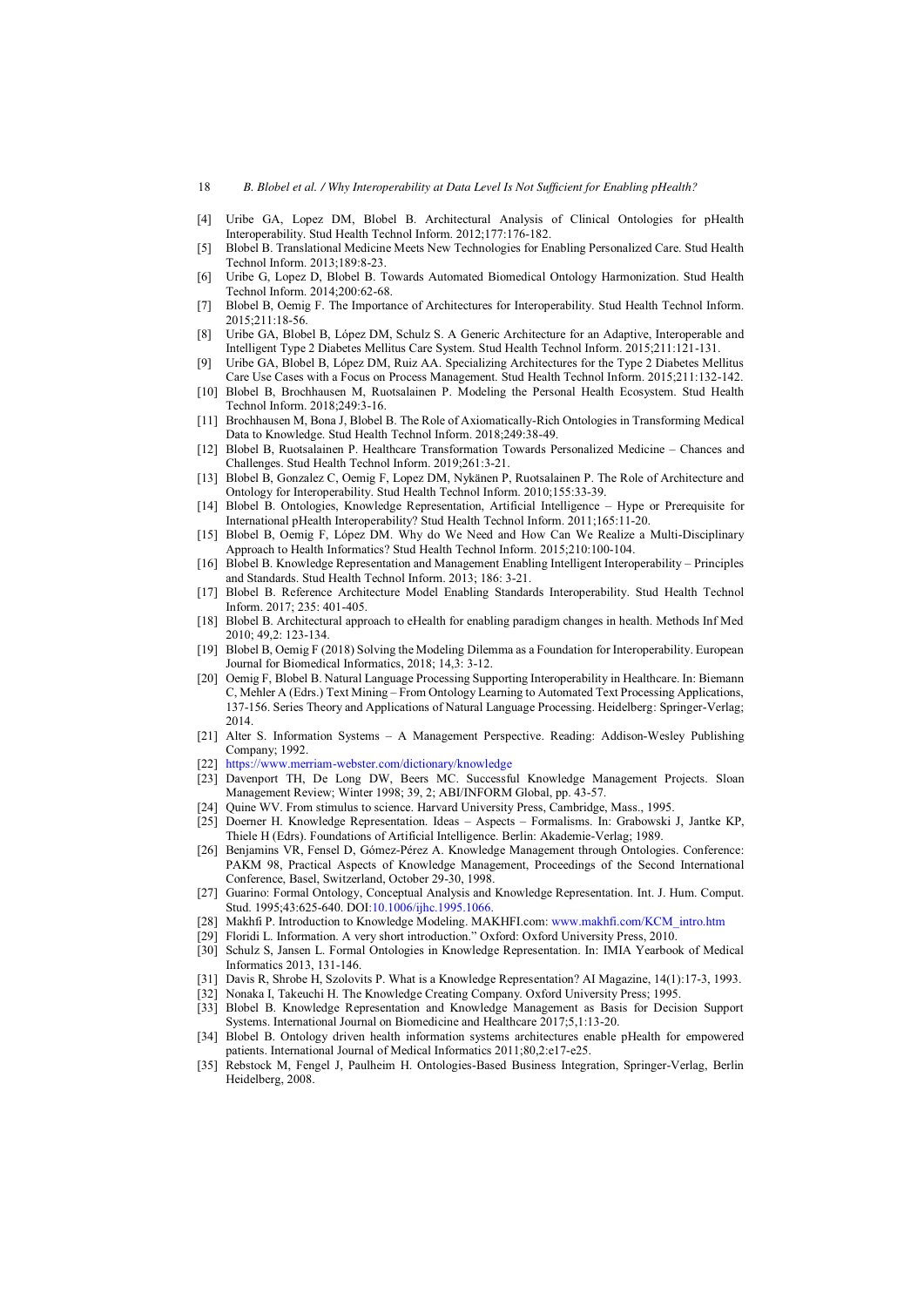- [36] Gruber TR. A Translation Approach to Portable Ontology Specifications. Knowledge Acquisition 1993; **5**(2):199-220.
- [37] de Bruijn J, Lausen H. Active Ontologies for Data Source Queries. Lecture Notes in Computer Science May 2004;3053:107-120.
- [38] Gruber T. Ontology Definition. In: Liu L and Özsu MT (Edrs.) The Encyclopedia of Database Systems. New York: Springer; 2009.
- 
- [39] [https://en.wikipedia.org/wiki/Knowledge\\_representation\\_and\\_reasoning](https://en.wikipedia.org/wiki/Knowledge_representation_and_reasoning)<br>[40] Barash M. Grammars for programming languages. Medium.com. <https://medium.com/@mikhail.barash.mikbar/grammars-for-programming-languages-fae3a72a22c6>
- [41] Moeschler J. Formal and natural languages: what logic tells us about natural language? RoutIdge, January 2016. In: Barron, A., Gu, Y. & Steen, D. Routledge Handbook of Pragmatics. New York: Routledge. 2017, p. 241-256. Series Routledge Handbook in Applied Linguistics.
- [42] Oviatt SL, Coulston R, Lunsford R. When do we interact multimodally? Cognitive load and multimodal communication patterns. Proceedings of the 6th International Conference on Multimodal Interfaces, ICMI 2004, State College, PA, USA, October 13-15, 2004. DOI: 10.1145/1027933.1027957.
- [43] Catarci T, Leotta F, Marrella A, Mecella M, Sharf M. Process-Aware Enactment of Clinical Guidelines trough Multimodal Interfaces. Computers 2019;8(3):10.3390.
- [44] Landgrebe J, Smith B. There is no Artificial General Intelligence. [arXiv:1906.05833v2](https://arxiv.org/abs/1906.05833v2) 2019. <https://arxiv.org/abs/1906.05833v2>
- [45] Chomsky, N. 1956 Three models for the description of language. IRE Trans. Inform. Theory 2, 113–124. (doi:10.1109/TIT.1956.1056813).
- [46] Jaeger G, Rogers J. Formal language theory: refining the Chomsky hierarchy. Phil. Trans. R. Soc. B 2012);367:1956–1970, doi:10.1098/rstb.2012.0077.
- [47] Lankhorst M, et al., Enterprise Architecture at Work. The Enterprise Engineering Series. Berlin Heidelberg: Springer- Verlag; 2009.
- [48] Wikipedia: Scientific modelling. [https://en.wikipedia.org/wiki/Scientific\\_modelling](https://en.wikipedia.org/wiki/Scientific_modelling)
- [49] Hoberman S, Burbank D and Bradley C. Data Modeling for the Business: A Handbook for Aligning the Business with IT using High-Level Data Models. Bradley Beach, NJ: Technics Publications, LLC.; 2009.
- [50] Ponniah P. Data Modeling Fundamentals. Hoboken, New Jersey: A John Wiley &Sons, INC.; 2007.
- [51] Krogstie J. Business Information Systems Utilizing the Future Internet. LNBIP 2011;90:1-18.
- [52] Sruthi Sirpur: Data Modeling for Systems Analysis, Course material from Information Systems Analysis 6840,<https://www.umsl.edu/~sauterv/analysis/Fall2013Papers/Sirpur/index.html>
- [53] Nolle T. CIMI Corporation An enterprise architect's guide to the data modeling process. TechTarget, App Architecture, 10 Jun 2020.
- [54] IEEE Standards Association. ANSI/IEEE 1471-2000 IEEE Recommended Practice for Architectural Description for Software-Intensive Systems. Piscataway: IEEE SA; 2000.
- [55] International Organization for Standardization. ISO/IEC 42010:2011 Systems and software engineering - Architecture description. Geneva: ISO; 2011.
- [56] International Organization for Standardization. ISO 23903 Health informatics Interoperability Reference Architecture. Geneva: ISO; 2020.
- [57] International Organization for Standardization. ISO/IEC 10746 Information technology Reference Model – Open Distributed Processing. Geneva; 1996. www.iso.org.
- [58] Zachman JA. The Zachman Framework: Primer for Enterprise Engineering and Manufacturing. Zachman International 2003. [http://www.zachmaninternational.com.](http://www.zachmaninternational.com/)
- [59] The Open Group. SOA Reference Architecture. 2016. [http://www.opengroup.org/soa/source](http://www.opengroup.org/soa/source-book/soa_refarch/)[book/soa\\_refarch/](http://www.opengroup.org/soa/source-book/soa_refarch/)
- [60] Arsanjani A, Gosh S, Allam A, Abdollah T, Ganapathy S, Holley K. SOMA: A method for developing service-oriented solutions. IBM Systems Journal 2008; 47, 3: 377-396.
- [61] The Open Group. The Open Group Architecture Framework (TOGAF), Version 9.1. [http://www.opengroup.org](http://www.opengroup.org/)
- [62] Object Management Group, Inc. http://www.omg.org
- [63] International Organization for Standardization. ISO/IEC CD 21838 Information technology Top-level ontologies. Geneva: ISO; 2020.
- [64] International Organization for Standardization. ISO 22600:2014 Health informatics Privilege management and access control. Geneva: ISO; 2014.
- [65] International Organization for Standardization. ISO 21298:2017 Health informatics Functional and structural roles. Geneva: ISO; 2017.
- [66] Oemig F, Blobel B. A Communication Standards Ontology Using Basic Formal Ontologies. Stud Health Technol Inform. 2010;156:105-113.
- [67] Oemig F, Blobel B. Establishing semantic interoperability between HL7 v2.x and V3: a Communication Standards Ontology (CSO). Journal of Health Informatics 2011;3(4):153-157.